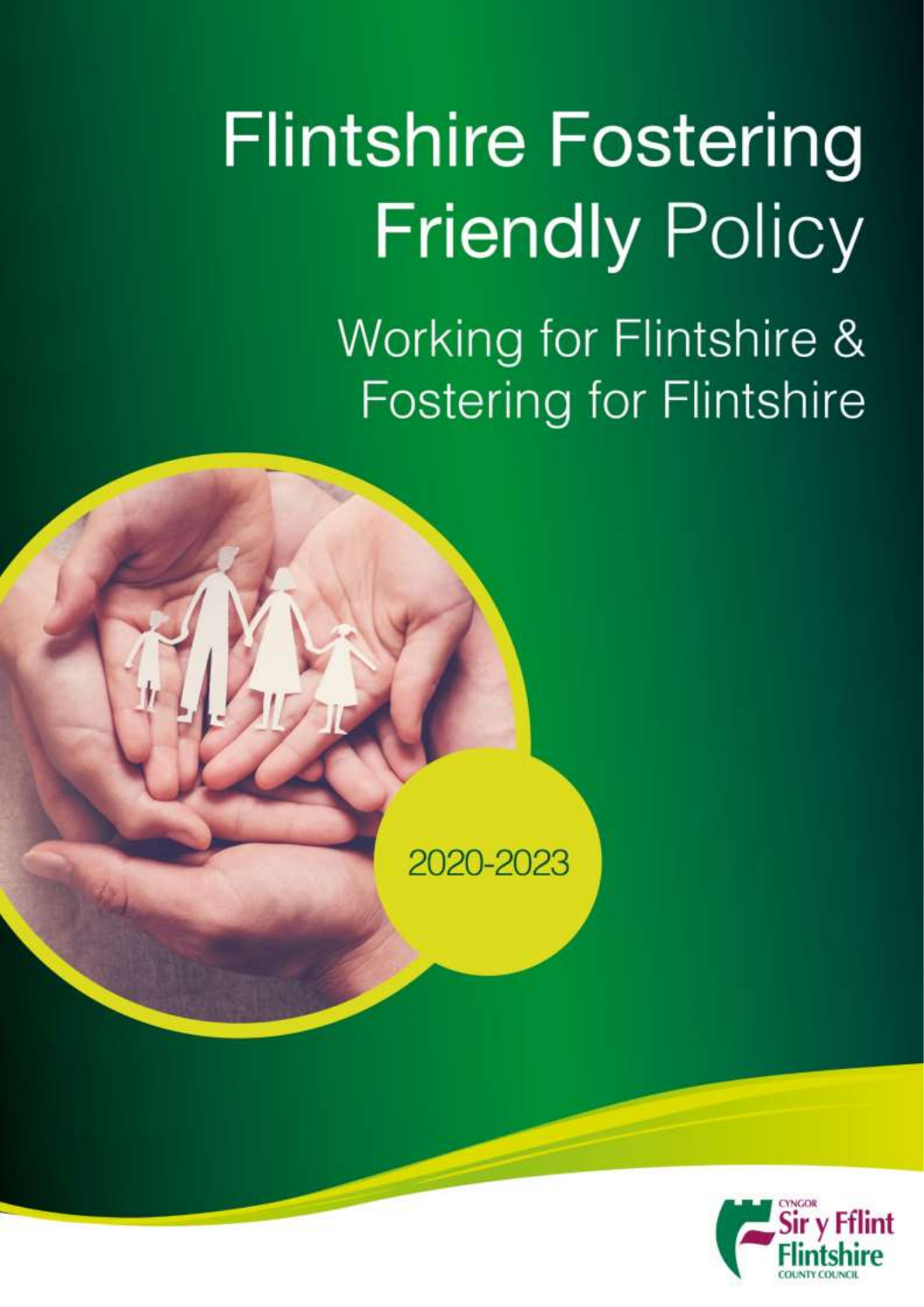## **Overview**

| <b>POLICY</b>       | Flintshire Foster Friendly Policy                 |
|---------------------|---------------------------------------------------|
| <b>OWNER</b>        | Senior Manager HR& OD                             |
| <b>NOMINATED</b>    | Sian Croston (sian.croston@flintshire.gov.uk)     |
| <b>CONTACT</b>      | Rachel Roberts (Rachel.roberts@flintshire.gov.uk) |
| <b>REVIEWED BY</b>  | HR Policy & Reward Advisor                        |
| <b>DATE OF LAST</b> | September 2020                                    |
| <b>REVIEW</b>       |                                                   |
| <b>DATE OF NEXT</b> | September 2023                                    |
| <b>REVIEW</b>       |                                                   |
| <b>RELATED</b>      |                                                   |
| <b>DOCUMENTS</b>    |                                                   |

#### Revision History

| <b>Version</b> | <b>Issue Date</b> | <b>Author</b>                 | <b>Summary of</b><br><b>Changes</b>  |
|----------------|-------------------|-------------------------------|--------------------------------------|
|                | November 2016     | HR Policy & Reward<br>Advisor | <b>New</b>                           |
| 1.1            | September 2020    | HR Policy & Reward<br>Advisor | <b>Cyclical Review</b><br>No Changes |

#### Consultation

| Version Who |                       | Date         |  |
|-------------|-----------------------|--------------|--|
|             | HR, Trade Unions, COT | October 2016 |  |

#### Approval

| <b>Version</b> | Who/Where    | <b>Date</b>  |
|----------------|--------------|--------------|
| -              | <b>FJTUC</b> | October 2016 |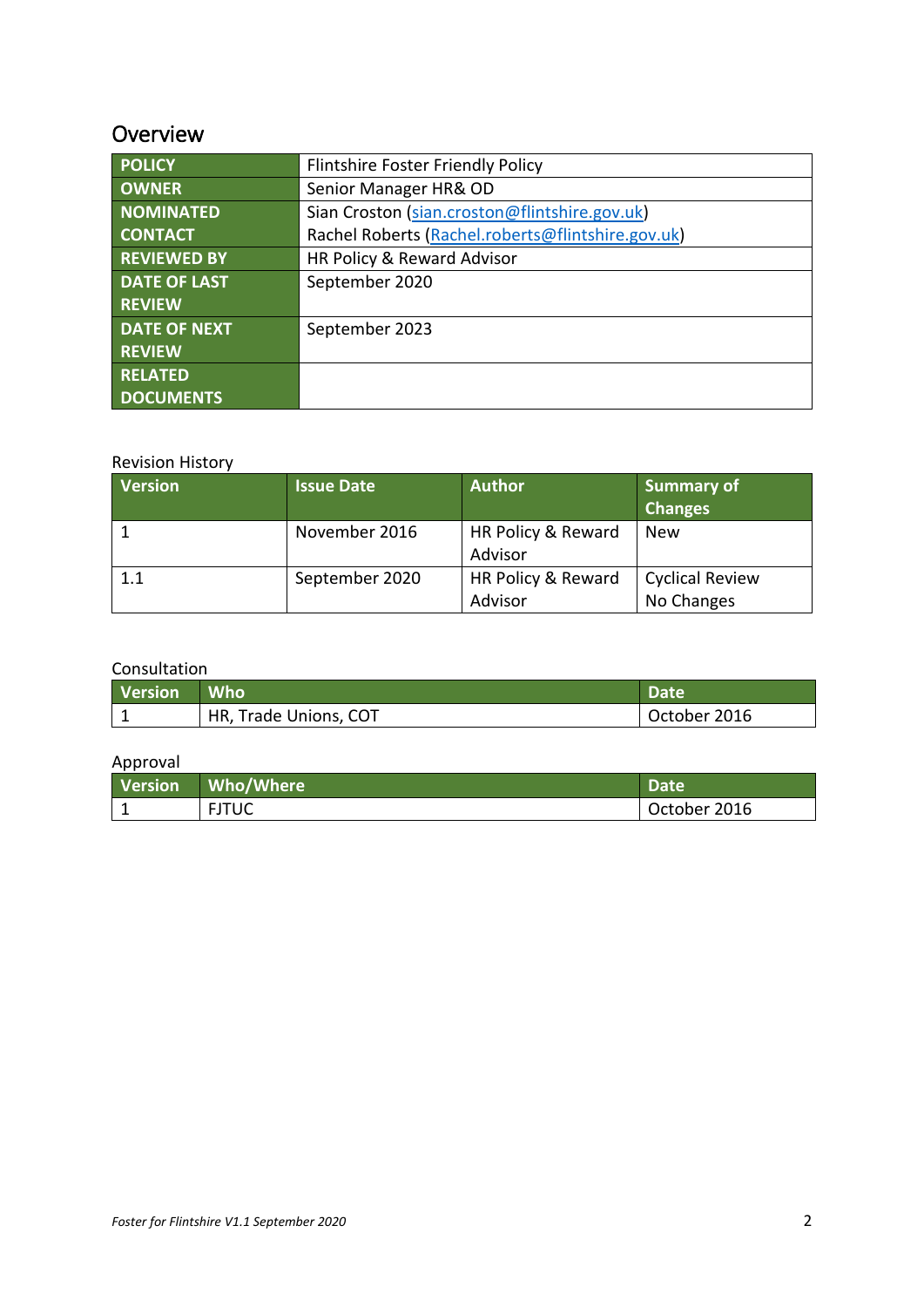### Introduction

Flintshire County Council recognises that employees who are fostering a child are providing a valuable service to the community and to Flintshire County Council.

There are currently 64,000 children in care in the UK. With a child coming into care every 20 minutes in need of a fostering family we recognise the need to do more to help recruit new foster carers.

Flintshire County Council is keen to support employees who are prospective foster carers and also support those already providing care by providing time off where necessary. We recognise that by having the support of Flintshire County Council, may make the difference when our employees are making that vital decision to become a foster carer.

## Background

To address national challenges around fostering, and to try and encourage more working people to become foster carers, the government has called for employers to become "fostering friendly".

Part of the national push to encourage more people to become foster carers, has been to "bust the myth" that you are not allowed to work if you become a foster carer.

#### Aim

The aim of this policy is to support those employees in Flintshire County Council who are already foster carers and to encourage those who may be considering foster care to take that step as by doing so, they will be providing positive working role models and widening the pool of available foster carers.

#### Scope

These guidelines apply to all employees employed by the Council including those on temporary and fixed term contracts. It does not apply to agency workers or contractors.

This policy does not automatically cover staff employed by Flintshire Schools, however, Head Teachers and Governing bodies are recommended to adopt this policy as good practice.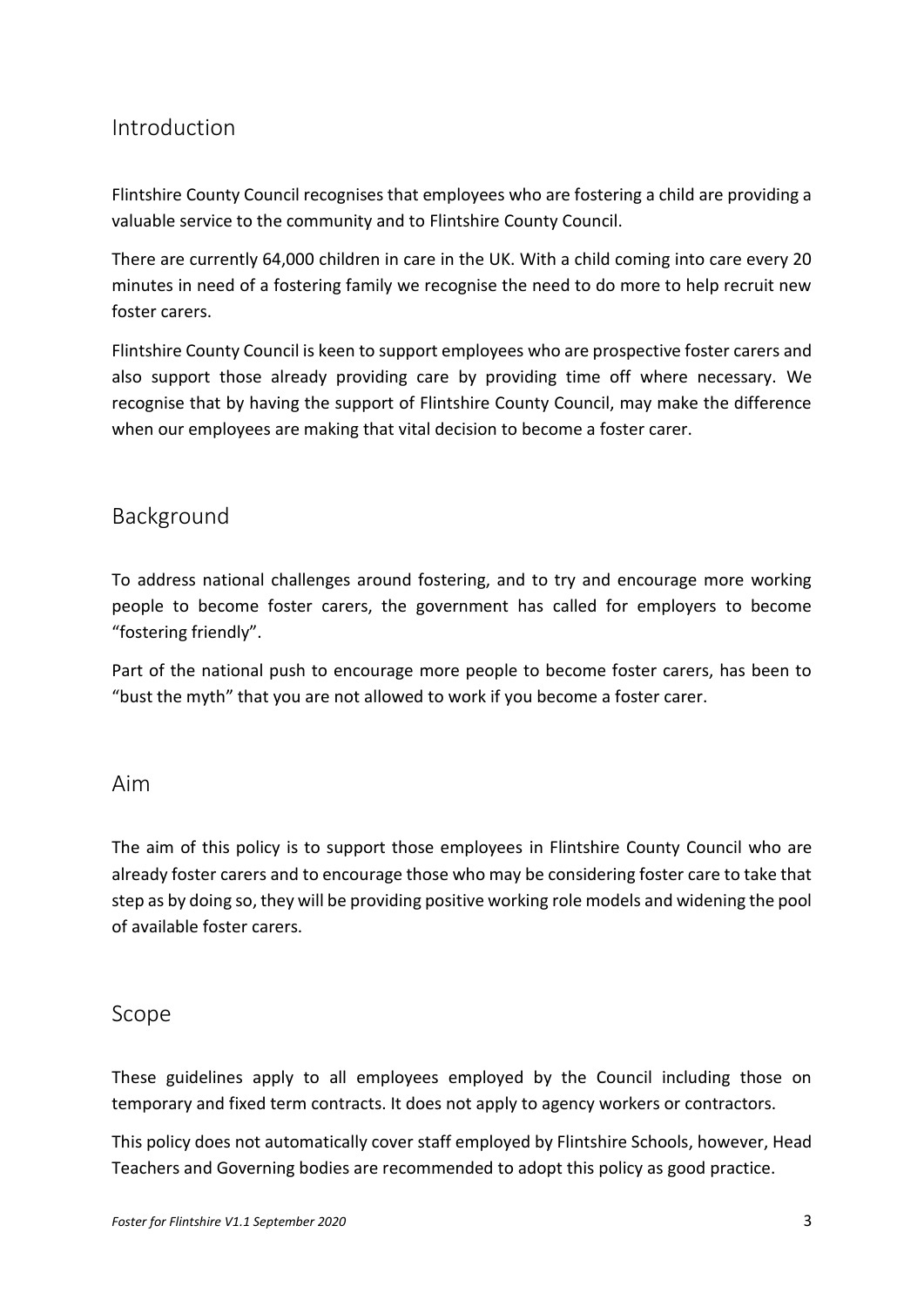The policy is only applicable for Flintshire County Council employees who are applying to become a foster carer or already a foster carer for Flintshire County Council.

## Leave Entitlement

An employee of Flintshire County Council who is applying to become an approved foster carer for Flintshire County Council may be granted up to 5 days leave with pay (pro rata for part time employees) to attend any meetings, home visits or mandatory training as part of the preparation and assessment process. This leave can be taken as half days where appropriate.

Where a couple are applying to become foster carers, and both are employees of the Council, the leave entitlement will apply to each partner.

An employee who is already an approved foster carer for Flintshire County Council may be granted 5 days leave (pro rata for part time employees) to attend meetings, training or to respond to the needs of a child. This can be taken as half days where appropriate.

Employees wishing to take leave under this policy must produce written evidence to their manager to show that they are approved foster carers with Flintshire County Council or actively applying to become foster carers with Flintshire County Council.

## Flexibility

Managers should adopt a flexible and accommodating approach to requests for time off, leave and flexible working arrangements from foster carers and prospective foster carers in relation to the care of a looked after child or during their journey through the process to become a foster carer.

## Training and Development

Advice and support for those with management responsibility for employees wanting to foster for Flintshire can be sought from Human Resources or Trade Union Colleagues.